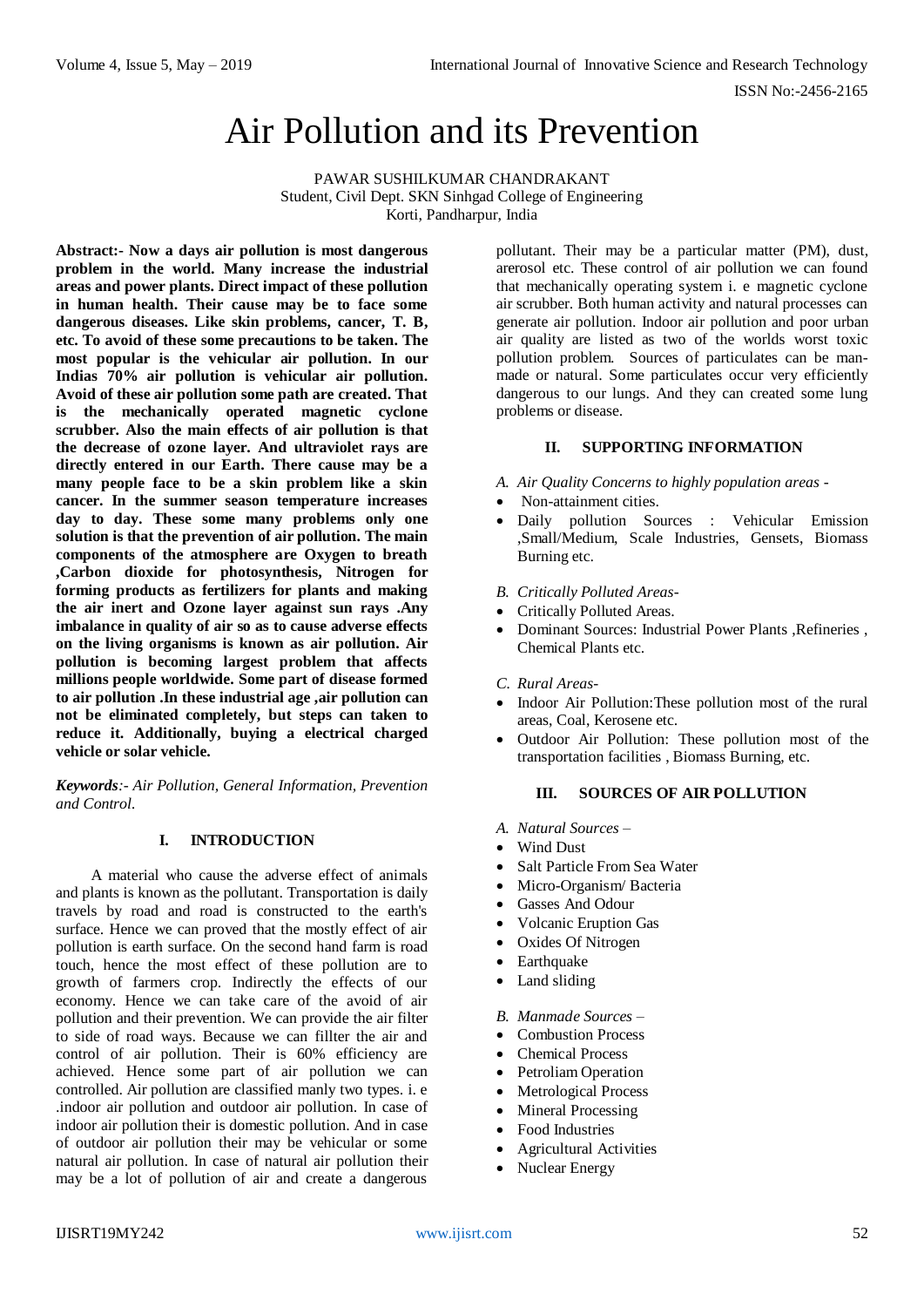ISSN No:-2456-2165

#### *A. Natural Sources*

## *Volcanic Eruption Gas:-*

When volcanic eruption formed magma are spread over earth surface. And also some gaseous are formed like a ash, hcl,etc. The main effect to eruption of magma animals and plants. Many villages are caused by diseases due to magma eruption. large eruptions can release enormous amount of gas in a short time . In case of volcanic eruption there is lot of pollution created. Because large amount of dust particle spread to air. As well as the some many gaseous are spread out the atmosphere. The volcanic eruption areas dangerous to human health. Because the some people's are handicapped. And some people's are died. Because the eruption of foul gaseous.



Fig 1:- Volcanic Eruption

- *Industry Specific Control Strategies -*
- *THERMAL POWER PLANT:*
- Utilization of ash laid down.
- $\checkmark$  Enforcement Of PM Emission Standards.
- More use of charcoal.
- Promotion of Clean Coal Technologies.

# **IV. PREVENTION OF AIR POLLUTION**

- *A. Government (or community) level prevention:-*
- $\triangleright$  Our government provide some schemes of use the renewable energy and green energy. Hence the people are directly use to a gas free energy.
- Government specifies the limits of industrial air pollution. In these rule we can control of some part of air pollution.
- $\triangleright$  I want to suggest government is that during vehicle licence verification one condition should be there is nothing but owner of vehicle must have planted 4/5 trees.
- *B. Individual level prevention :-*
- $\triangleright$  We can decide the use of renewable energy. Like a solar energy, biomass and other industrial products to form a more pollution industries. We can also use a 3R

technique in our daily life. And other people's encourage to 3R technology use.

- $\triangleright$  Motivate the our family and our friends family to less use of vehicle. Use of government sources to traveling. Hence it is eccencial for use of less fuel, and reduce air pollution.
- $\triangleright$  Recycle and re-use things. This will minimize the dependence of producing new things. Remember manufacturing industries create a lot of pollution, so if we can re-use things like shopping plastic bags, clothing, paper and bottles it can help to avoid a industrial pollution.

# **V. CONTROL DEVICES**

The following items are commonly used as pollution control devices by industries or transportation devices. They can either destroy contaminants or remove them from an exhaust stream before it is emitted into the atmosphere.

 *Magnetic Dust Cyclone (Dust Cyclones, Multi-Cyclones)-*

## *A. Cyclonic spray scrubbers are an air pollution control technology.*

They use the features of both the dry cyclone and the spray chamber to remove pollutants from gas streams. Generally, the inlet gas enters the chamber in a corkscrew motion, and exit. At the same time , liquid is sprayed inside the chamber. As the gas swirls around the chamber, pollutants are removed when they impact on liquid droplets, are thrown to the walls, and washed back down and out. Cyclone scrubbers are generally used to a vehicle silencer.To connect by welding or fitting the cyclone scrubber. Also we can provide the cleaning of dirty flumes by various types of sponge. These sponge we can daily clean or a day of weak. Also we can attached to a magnet. The work of magnet the absorb dust particle. Hence some part of air pollution prevented.

## *How it works*

The cyclone filter work as a centrifuge. The firstly the polluted air we can pass out the magnetic ring of filter. These magnetic ring attract to words the heavy dust particle. Secondary filter works as a sponge. The sponge are capture the remaining pollution particles. This spiral formation we can also use the two wheeler or four wheeler vehicle. The mechanically operated cyclone scrubber is attached to a silencer of vehicle. We can use these mechanically operated cyclone scrubber avoid or prevention of some part of air pollution in our country. As well, these cyclone scrubber are attachment or fixed the magnet. Because the magnet work for to attract the solid dust particle in atmosphere. Second option is that the we can also use of various types of sponge in scrubber. Hence the help of some amount of control of air pollution in our daily life. We can need to some modification of scrubber and their attachments. The size of scrubber is reduced. Then the we can use the vehicle silencer.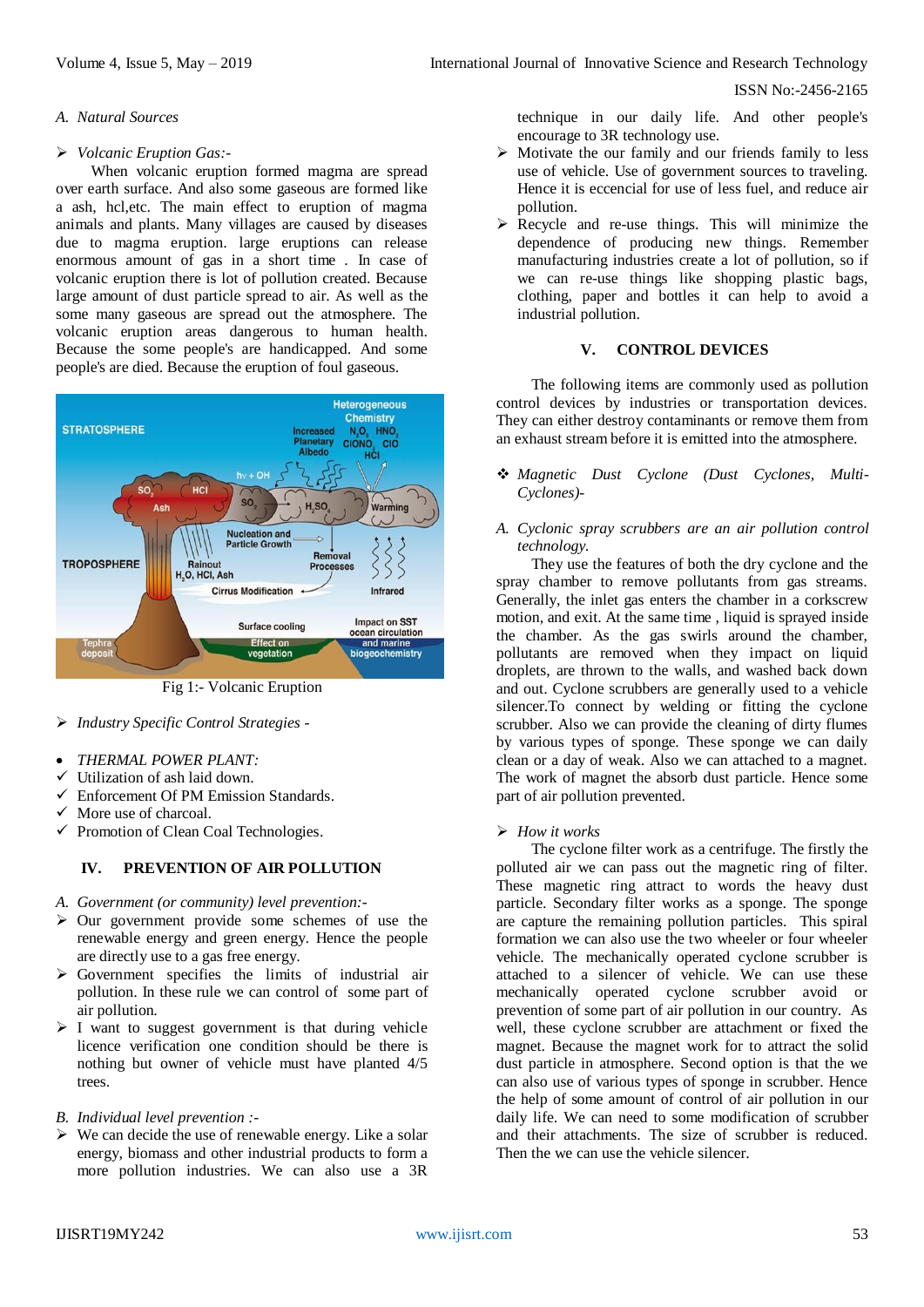

Fig 2:- Silencer and Cyclone filter

- *Advantages And Disadvantages :-*
- *Advantages of cyclones are :*
- As compared to other filters low cost
- $\checkmark$  Ability to work in high atmospheric temperature.
- $\checkmark$  Low manpower required to operate as well as maintenance cost is low.
- $\checkmark$  Dry collection and disposal.
- *Disadvantages of cyclones are :*
- Unable to tackle sticky material.
- $\checkmark$  High efficiency unit may experience high pressure drop.
- $\checkmark$  High operating cost.

## *B. Magnetic Air Scrubber Machine*

Magnetic air scrubber are pollution control device or system. Mainly the magnet works as a to attract dust particle as well as the heavy matter. These machine draw air in from the surrounding environment and pass it through a series of filters to remove contaminants. An air scrubber is a portable filtration system. The size and complexity of an air scrubber system will depend on the size of the space being serviced, as well as the range, type, and size of contaminants that must be removed from the area. Especially the main purpose of the air scrubber to collect the solid particle of smoke or gas. We can use the air scrubber the four wheeler as well as two wheeler vehicles silencer. See the fig (c) we are also providing these air scrubber to side margin of roads or also we can use the divider of roads. Because of air create the vehicles directly suck by using the air scrubber.

#### *How It Works*

*Pre-Filters-*

First stage of air scrubber to polluted air are primary cleaning to use of a free filter. The huge amount of pollution like a dust particle are collected to a Pre - filter or magnetic filter. The 60% polluted air are cleaned in the Pre - filter. These Pre - filter made up of magnet. The work of magnet attract the dust particles, matter, etc.

#### *Optional Carbon Filter-*

Many situation the air are donot properly cleaned. Then we can use the optional carbon filter. Also these filter also work as a two remove odour or remaining dust particle. It is most important to in part of a safety stock.

#### *Primary Filter –*

Lastly we can use the primary filter. These filter are high efficiency. The polluted air can be removed by 86%. These primary filter are maintained by two to three times of week. Then gives more result and accurate efficiency. Primary filter are keep a clean time to time.

*Blower-*

Air scrubber require a dependable blower, which pulls air through the filters and exhaust the filtered air out of the unit. The blowers power level must be work well with the efficiency of the installed filter system, as a blower that is too powerful may actually decrease the system eefficiency.

These four parts of air scrubber machine actually works, we can gives more efficiency as compared to other devices. The polluted air 80-86% recover the clean air. Hence we can control of vehicular and industrial air pollution to use of air scrubber filter.